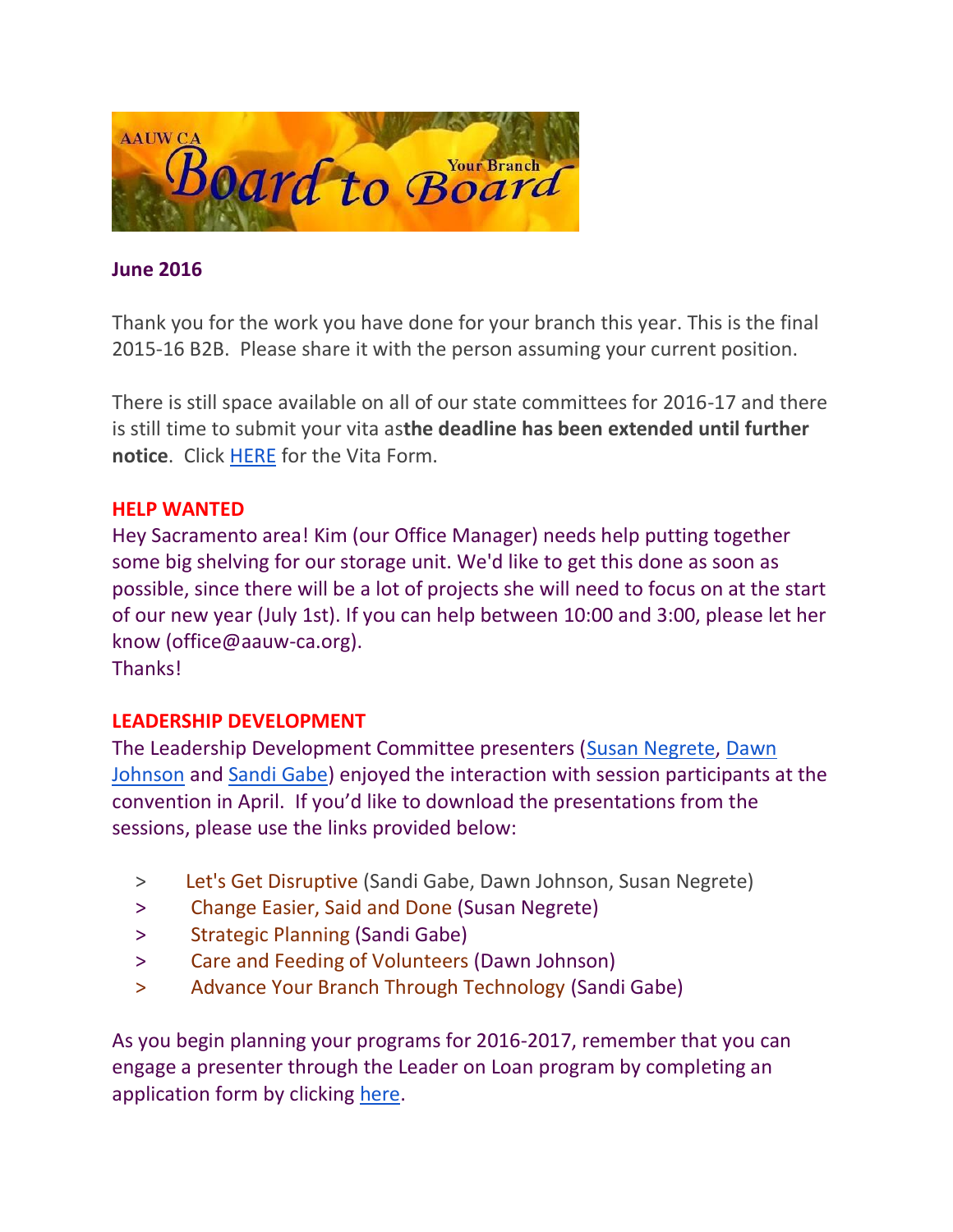**Sandi Gabe, [\(sandi.gabe@hotmail.com\)](mailto:sandi.gabe@hotmail.com), Dawn Johnson ([,dawnandjay@gmail.com\)](mailto:dawnandjay@gmail.com), Susan Negrete, [\(snegrete@aauw-ca.org\)](mailto:snegrete@aauw-ca.org),** Leadership Development Committee

### **PROGRAMS**

As you plan your mission based programs for next year, don't forget that we are inaugurating a state wide project, Leadership: Yesterday, Today and Tomorrow. Our subject for the Yesterday portion will be Eleanor Roosevelt using the book, "Leadership the Eleanor Roosevelt Way" by Robin Gerber. For the today portion we will study Malala and for the tomorrow portion we will support our current programs featuring experiences for girls and young women (Tech Trek, Speech Trek, NCCWSL, workshops for elementary, middle, high schoolers, mentoring programs, AVID, International Day of the Girl, STEM) and build new programs for our future leaders. More information is coming soon!

Congratulations to our branches whose Mission Based Programs were recognized at convention. These Program Recognition Wall of Fame branches are Alameda, Danville-Alamo-Walnut Creek, Monterey Peninsula, Nevada County, Sacramento, Humboldt, Long Beach, Beach Cities, Morgan Hill, Paradise, La Mesa-El Cajon, Los Altos, San Clemente-Capo Beach, Auburn, Santa Barbara-Goleta Valley, and Victor Valley. You may read more about their programs on our website soon. **Lynne Batchelor**, Program Chair, [lynneaauw@aol.com](mailto:lynneaauw@aol.com)

## **IT'S GRADUATION TIME!**

A great way to increase your membership is to urge your members to use "Give a Grad a Gift." Did you know that you can give both **National and State** memberships FREE? Any member can give an unlimited number to relatives, friends, neighbors, acquaintances, even your enemies. It costs nothing for you nor for the grad(s). Go to [Dues and Fees Schedule,](http://aauw-ca.org/index.cfm?go=pages.view&parent=414&pagesid=414) scroll down to Give a Grad a Gift, click **[HERE](https://ww2.aauw.org/grad-gift/)** for the form. Be sure to follow the directions at the bottom of the Dues and Fees Schedule to utilize the FREE State membership for the graduate. How about a contest to see how many grads your branch members can gift? Since the grad will be both National and State member, the giver could also gift a branch membership! These memberships can be given to any recent graduate with an AA degree, an RN, a bachelor's degree or an advanced degree.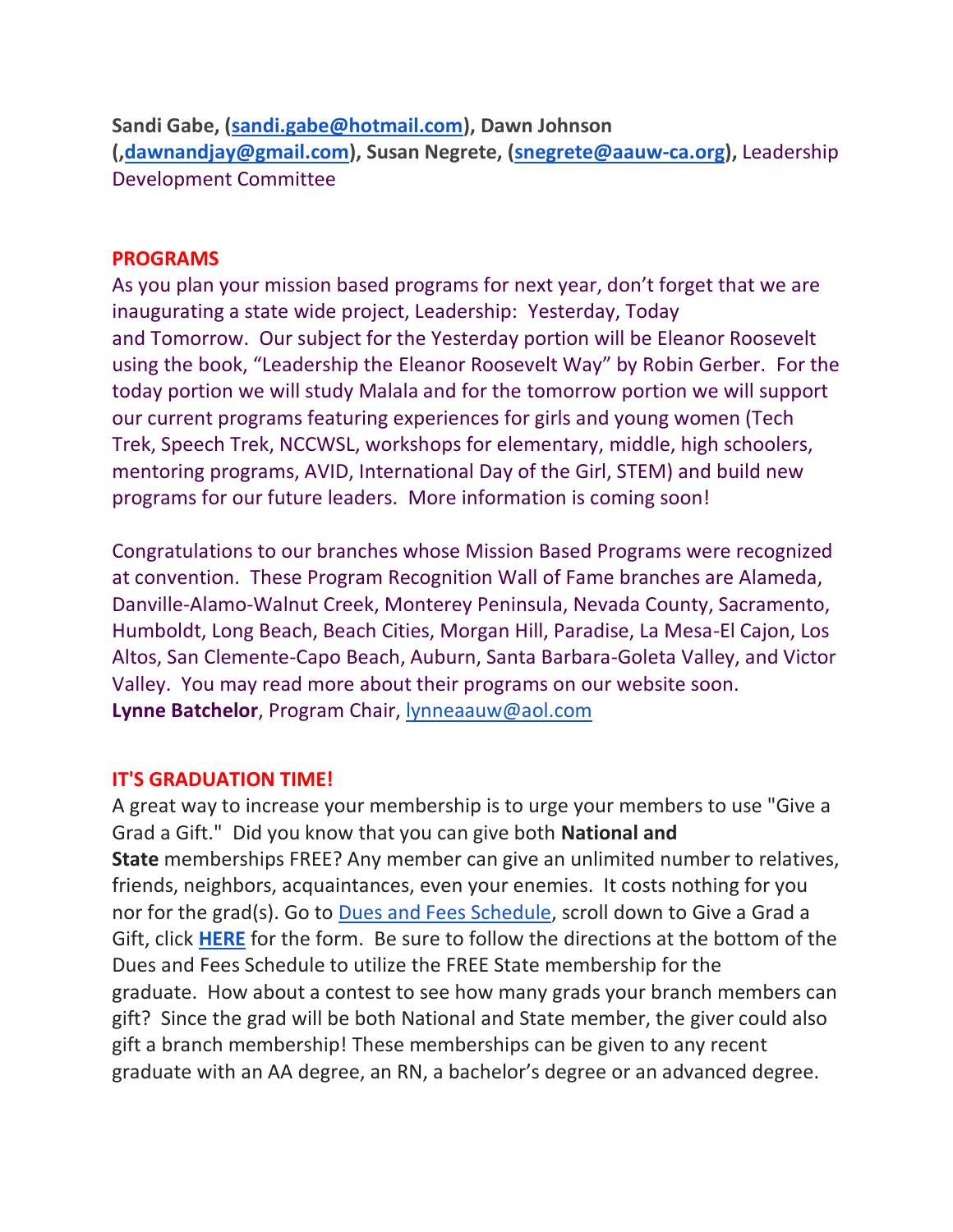As you process your branch dues for 2016-17 please don't forget to conduct an exit interview for non-renewing members. When a member does not renew their membership in your branch, it is important to follow up and find out why. The resources on the National website can help click **[HERE](http://www.aauw.org/resource/exit-interview/)**. Be sure to pay attention to the dos and don'ts. It would be very helpful in your board planning meeting to have this information.

**Kathy Andreini**, Membership Chair, [kathyaauw@gmail.com](mailto:kathyaauw@gmail.com)

## **PUBLIC POLICY**

Bills are moving through the State Legislature. Many have failed or have been held in committee. Most of our targeted bills on pay equity and STEM issues are continuing to move forward. Be prepared to respond to action alerts when the bills reach critical points in their progress. When alerts come to board members, pass them on to your members.

Start making plans for the November election. In addition to voter registration and candidate forums, there may be up to 18 ballot measures. The Public Policy Committee will take positions on ballot measures that relate to our mission. We will send information on our positions to you. You may want to plan a meeting focusing on those measures. Or you may want to partner with another organization in providing ballot measure information – for example, the League of Women Voters.

We are in the process of updating the Public Policy section of the AAUW CA website. Watch for more information there. **Nancy Mahr, Sue Miller**, Public Policy, [nmahr@aauw-ca.org](mailto:nmahr@aauw-ca.org)

## **TECH TREK**

2016 Camp season is about to begin. Thank you to all the members of all the branches that participate in Tech Trek, raising funds, reading applications, selecting campers and volunteering at camp. This wonderful program would not be possible without all of you!

As you outgoing presidents work on your Branch Officer Reports, be sure to give the Tech Trek assignment to everyone who needs to receive information about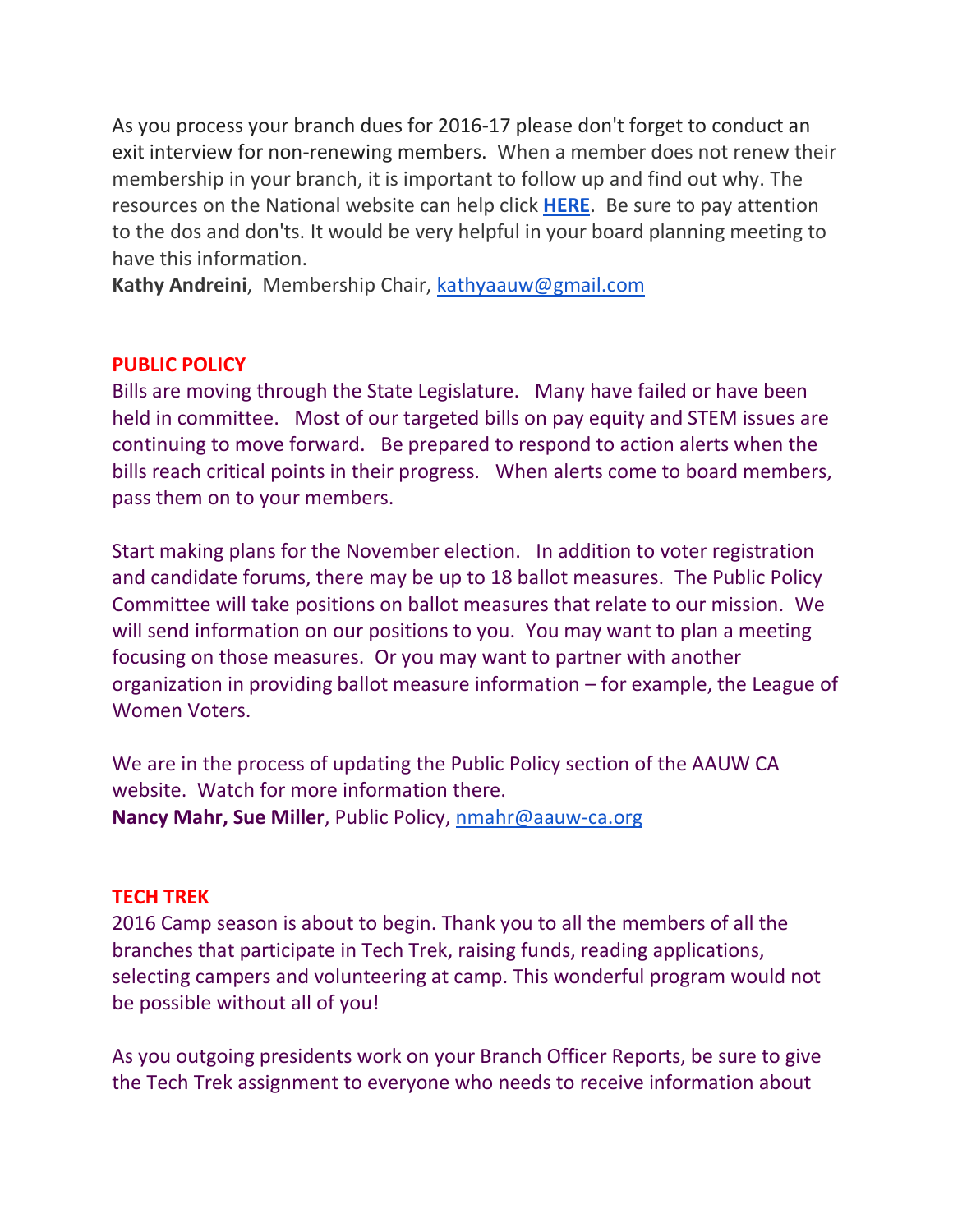the program. That could include your Treasurer and/or President in addition to the TT Chair or Committee members.

**Linda Stinebaugh,** Tech Trek State Coordinator, [lstinebaugh@verizon.net](mailto:lstinebaugh@verizon.net) **Harriet Tower**, Tech Trek Financial Liaison, [htower.techtrek@gmail.com](mailto:htower.techtrek@gmail.com)

### **STATE PROJECTS OVERSIGHT COMMITTEE**

The State Projects Oversight Committee is looking for committee members for the 2016-2017 year. Click **[HERE](http://www.aauw-ca.org/Assets/resources/AAUWCACommitteeVitaForm.pdf)** for the application to become a committee member. Our task is to oversee Tech Trek and Speech Trek by updating policies and procedures and by working with the state coordinators to prepare and approve their budgets. This past year, we also heled produce an "Introduction to Tech Trek" video. Please apply to join our committee and then come to the July Leadership Day on 7/16. You can help us set our goals for the coming year. **Jane Niemeier**, AAUW CA Director, Chair, State Projects Oversight Committee, [jniemeier@aauw-ca.org](mailto:jniemeier@aauw-ca.org)

#### **VISIBILITY IS THE KEY**

Marketing our existence is crucial for branches as well as the state. At convention this year, each attendee received a copy of the new state brochure. The Development and Marketing committee worked hard this past year to create and get it printed. If you haven't seen it yet, click **[HERE](http://www.aauw-ca.org/Assets/resources/StateBrochure.pdf)** to see a PDF copy. The brochures are available for the branches by contacting the office. Thank you to all the committee members: Carol Holzgrafe, Carolyn Garfein, Kathleen Cha, Shirley Stowers and Roberta Coffin. Our design and production work was done by James Holzgrafe. Have a great summer!

The Development and Marketing Committee is looking for members with marketing and development skill. Please submit your vita. We can always use exciting, vibrant individuals to push the process along. **Donna Mertens**, Chair, Development & Marketing, [dmertens@aauw-ca.org](mailto:dmertens@aauw-ca.org)

#### **CHIEF FINANCIAL OFFICER**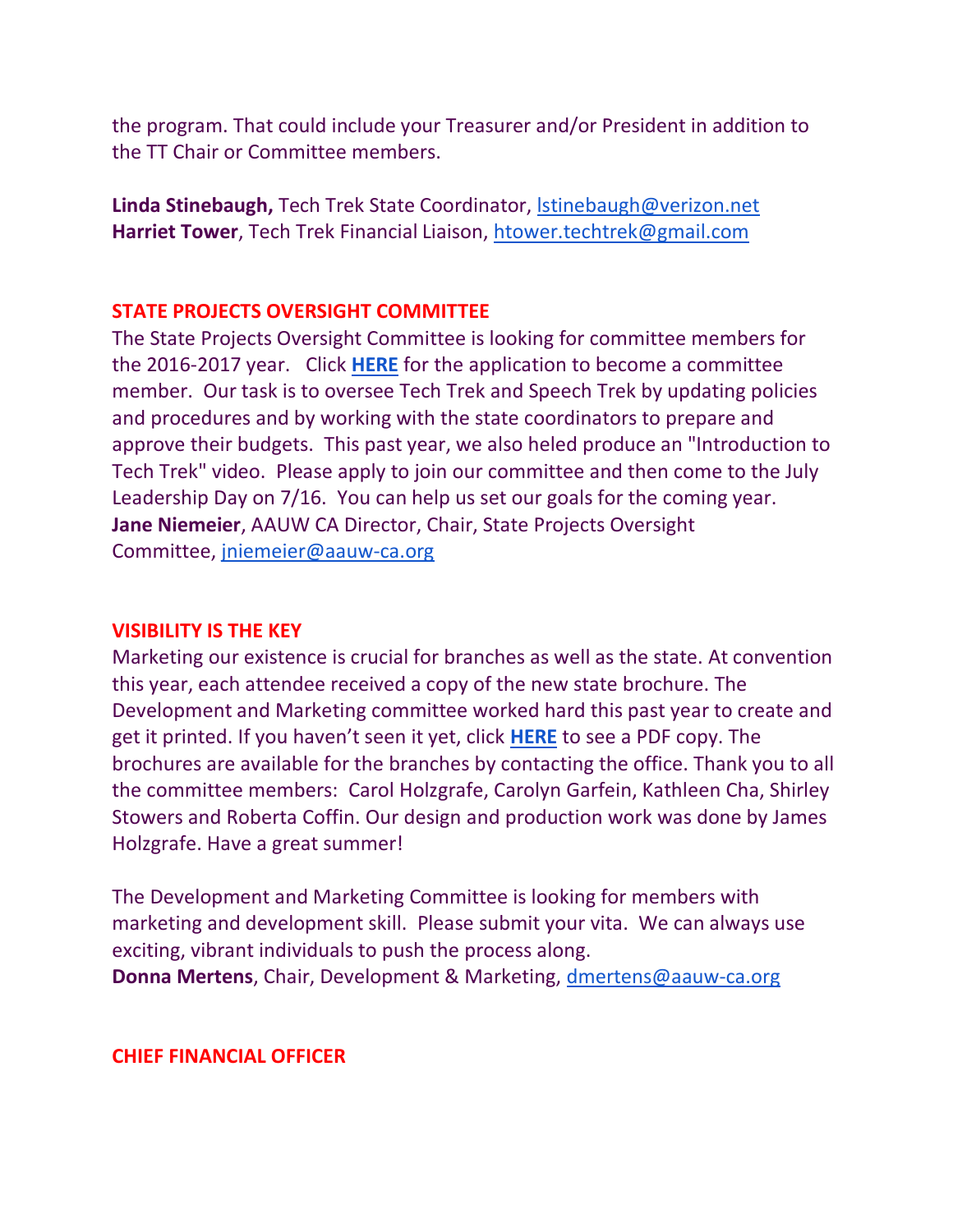June 30, 2016 is the end of our AAUW fiscal year. Please check here for your reporting requirements to AAUW California, IRS, and Franchise Tax Board. Your annual report to AAUW California is due July 31, 2016. Tax filings are due by November 15, 2016. Please check **[HERE](http://aauw-ca.org/index.cfm?go=pages.view&pagesid=453&parent=332&coparent=453)** for your reporting requirements to AAUW California, IRS, and Franchise Tax Board.

Still mailing your dues checks to AAUW? It is on the move and will have a new mailing address as of June 6th. **AAUW**

**1310 L Street, NW Suite 100 Washington, DC 20005**

**Patricia A Ferrer,** AAUW CA CFO, [paferrer@verizon.net](mailto:paferrer@verizon.net)

## **COMMUNICATIONS**

It has been a great pleasure and learning experience to serve as communications chair for the past 2 years.

There are many changes in the wind. Your new communications chair, Sandi Gabe is amazingly bright, organized, a true techie and will bring great changes to your communications experience.

To that end, let me repeat one more time, communications is a 2-way street. We have been able to process the material we receive from many sources. Communications would love to receive more information from our branches and members.

PLEASE enter your BOR (Branch Officer Report) information. This is our backbone of communications. We use this to assign you to our communication lists, the president's message and more importantly where the information comes for our directory. The sooner we get the information – the more quickly the directory can be processed.

We are a TEAM – let us all continue in the spirit of AAUW's advocacy and education for women and keep pulling together as we always have.